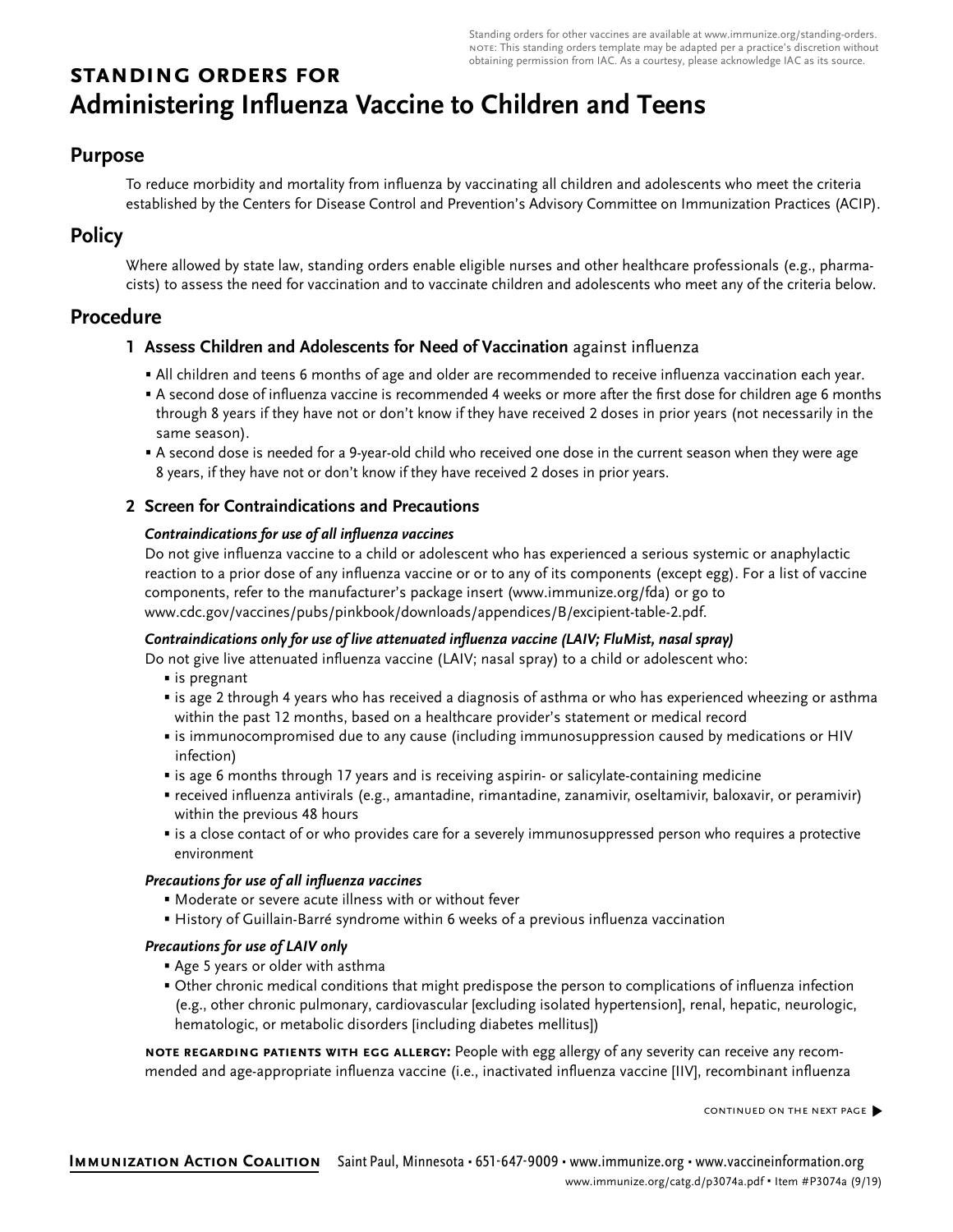vaccine [RIV], or LAIV]) that is otherwise appropriate for their health status. Most influenza vaccines (except RIV and cell-cultured IIV) are egg cultured and may have trace amounts of egg protein. For people with a history of reactions to egg involving any symptom other than hives (e.g., angioedema or swelling, respiratory distress, lightheadedness, or recurrent emesis), or who required epinephrine or another emergency medical intervention, the selected vaccine should be administered in a medical setting (e.g., health department or physician office). Vaccine administration should be supervised by a healthcare provider who is able to recognize and manage severe allergic conditions.

### **3 Provide Vaccine Information Statements**

Provide all patients (or, in the case of minors, their parent, or legal representative) with a copy of the most current federal Vaccine Information Statement (VIS). Provide non-English speaking patients with a copy of the VIS in their native language, if one is available and desired; these can be found at www.immunize.org/vis. (For information about how to document that the VIS was given, see section 6 titled "Document Vaccination.")

### **4 Prepare to Administer Vaccine**

**For vaccine that is to be administered intramuscularly**, choose the needle gauge, needle length, and injection site according to the following chart:

| <b>AGE OF CHILD</b>             | <b>NEEDLE GAUGE</b> | <b>NEEDLE LENGTH</b> | <b>INJECTION SITE</b>       |
|---------------------------------|---------------------|----------------------|-----------------------------|
| Infants age 6 through 11 months | $22 - 25$           | יי ד                 | Anterolateral thigh muscle  |
| Age 1 through 2 years           | $22 - 25$           | $1 - 1\frac{1}{4}$ " | Anterolateral thigh muscle* |
|                                 |                     | $5/8**-1"$           | Deltoid muscle of arm       |
| Age 3 through 10 years          | $22 - 25$           | $5/8$ **_1"          | Deltoid muscle of arm*      |
|                                 |                     | $1 - 1\frac{1}{4}$ " | Anterolateral thigh muscle  |
| Age 11 years and older          | $22 - 25$           | $5/8*^*$ -1"         | Deltoid muscle of arm*      |
|                                 |                     | $1 - 1\frac{1}{2}$ " | Anterolateral thigh muscle  |

\* Preferred site.

\*\* A 5⁄8" needle may be used in patients weighing less than 130 lbs (<60 kg) for IM injection in the deltoid muscle only if the skin is stretched tight, the subcutaneous tissue is not bunched, and the injection is made at a 90-degree angle to the skin.

**For LAIV, which is administered intranasally**, prepare the vaccine according to directions in the package insert.

**5 Administer Influenza Vaccine** according to the age of patient and desired route of vaccination described below:

| <b>TYPE OF VACCINE</b>                        | <b>AGE GROUP</b>                  | <b>DOSE</b>                                                                                | <b>ROUTE</b>              | <b>INSTRUCTIONS</b>                                                                                                                                  |
|-----------------------------------------------|-----------------------------------|--------------------------------------------------------------------------------------------|---------------------------|------------------------------------------------------------------------------------------------------------------------------------------------------|
| Inactivated influenza<br>vaccine (IIV)        | $6-35$ months                     | Afluria: 0.25 mL<br>Fluarix: 0.5 mL<br>FluLaval: 0.5 mL<br>Fluzone: 0.25 mL<br>or $0.5$ mL | Intramuscular (IM)        | Administer vaccine in anterolateral thigh<br>muscle; alternatively, children age 12<br>through 35 months may receive injection<br>in deltoid muscle. |
| Inactivated influenza<br>vaccine (IIV)        | 3 years and older                 | $0.5$ mL                                                                                   | Intramuscular (IM)        | Administer vaccine in deltoid muscle or,<br>alternatively, in anterolateral thigh muscle.                                                            |
| Cell culture-based<br>IIV (ccIIV)             | 4 years and older $\vert$ 0.5 mL  |                                                                                            | Intramuscular (IM)        | Administer vaccine in deltoid muscle.                                                                                                                |
| Recombinant influ-<br>enza vaccine (RIV)      | 18 years and<br>older             | $0.5$ mL                                                                                   | Intramuscular (IM)        | Administer vaccine in deltoid muscle.                                                                                                                |
| Live attenuated influ-<br>enza vaccine (LAIV) | Healthy, age 2<br>years and older | $0.2$ mL $(0.1$ mL<br>into each nostril)                                                   | Intranasal spray<br>(NAS) | Spray half of vaccine into each nostril<br>while the patient is in an upright position.                                                              |

**note:** For children age 6 months through 8 years who 1) are receiving influenza vaccine for the first time, 2) have had fewer than two prior doses of influenza vaccine in all previous years, or 3) don't know their influenza vaccine history, administer two doses separated by at least 4 weeks.

\* For complete instructions on how to administer influenza vaccine, see "How to Administer Intramuscular and Intranasal Influenza Vaccines" at www.immunize.org/catg.d/p2024.pdf.

continued on the next page�

**Immunization Action Coalition** • Saint Paul, Minnesota • 651-647-9009 • www.immunize.org • www.vaccineinformation.org www.immunize.org/catg.d/p3074a.pdf • Item #P3074a (9/19)